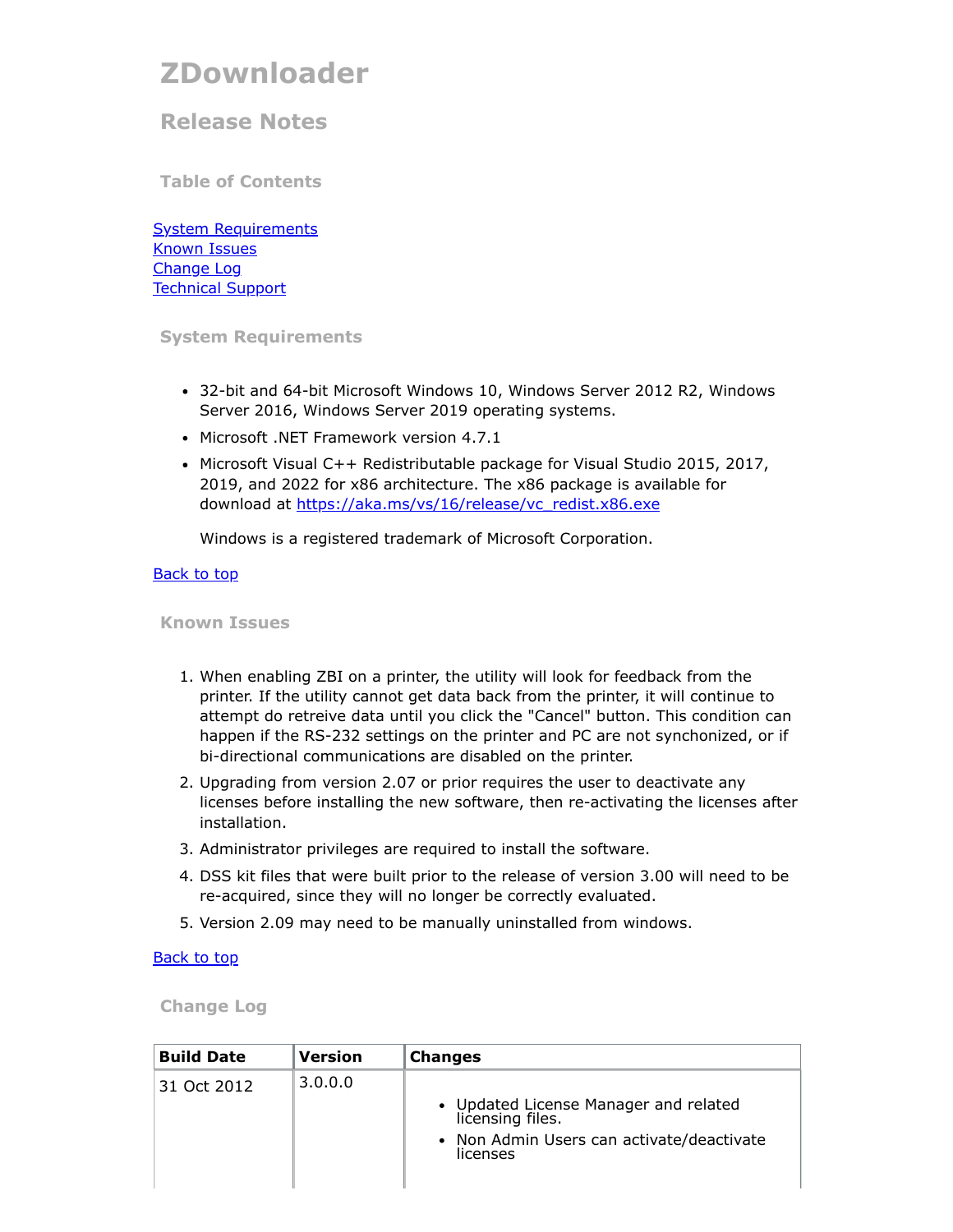|             |          | • Installer will notify user to remove previous<br>versions of software.                                                                                                                                                                                                   |
|-------------|----------|----------------------------------------------------------------------------------------------------------------------------------------------------------------------------------------------------------------------------------------------------------------------------|
| 15 Apr 2014 | 3.0.1.9  | • Updated licensing related files.<br>• Updated help file to reference registration of<br>Vírtual Devices.                                                                                                                                                                 |
| 13 Jul 2015 | 3.0.1.16 | • Corrected an issue where zpoints were not<br>charged under certain conditions.<br>• Updated license component file to v7.4.0.                                                                                                                                            |
| 28 Oct 2015 | 3.0.1.27 | • This release is supported on Windows 10.<br>• Updated branding and OS support in the<br>help file.                                                                                                                                                                       |
| 19 Nov 2015 | 3.0.1.28 | • Removed the option at the end of the<br>installation to start ZDownloader. Using the<br>option caused the Nalpeiron licensing<br>service to stop.                                                                                                                        |
| 05 Nov 2020 | 4.0.0.38 | • Updated the license manager for ZBI and<br>ZPoints.<br>• License numbers beginning 733000 can no<br>longer be activated or de-activated using<br>this version of the software.                                                                                           |
| 06 Apr 2021 | 4.0.0.68 | • Corrected an issue that prevented license<br>activation if Hyper-V technology is enabled<br>on the computer.                                                                                                                                                             |
| 09 Jul 2021 | 4.0.0.76 | • Updated the license manager to allow<br>license activation where HVCI (HyperVisor-<br>protected Code Integrity) is enabled on the<br>computer.<br>Additional information about detected virtual<br>$\bullet$<br>technologies is now displayed in the license<br>manager. |

### [Back to top](#page-0-3)

<span id="page-1-0"></span>**Technical Support**

Worldwide Technical Support is available through your Reseller, or at: <http://www.zebra.com/contact>

Zebra Technologies Corporation Corporate & International Headquarters 3 Overlook Point Lincolnshire, Illinois 60069 USA Phone: +1 847 913 2259 Fax: +1 847 913 2578